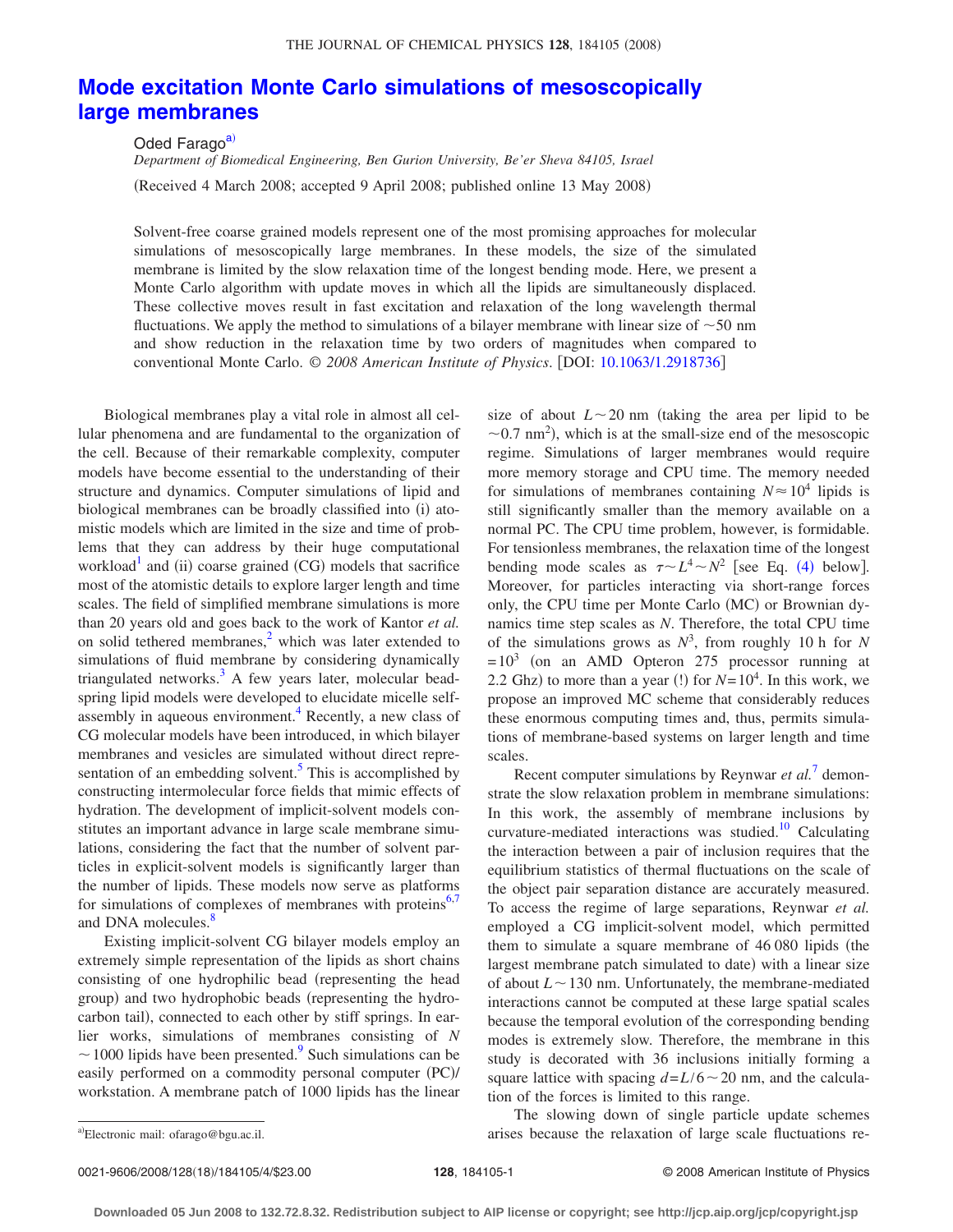quires a coordinated movement of all the lipids over increasingly larger distances. In lattice membrane models, this problem can be solved by using the Fourier representation of the membrane height field and updating one, randomly chosen, Fourier amplitude at a time.<sup>11</sup> (The method was originally proposed for lattice gauge models.<sup>12</sup>) The efficiency of this method relies on the fact that in lattice simulations, each Fourier mode of the membrane represents a single degree of freedom of the field and, therefore, large variations in their amplitudes will not be energetically costly and will have reasonable acceptance probabilities. Such large scale variations are prohibited in off-lattice molecular models by excluded volume interactions. Nevertheless, MC algorithms with collective update moves have been recently proposed for simulations of simple fluids, $13,14$  $13,14$  exhibiting superior performance over conventional MC schemes. For molecular simulations of membranes and interfaces, we consider collective moves in which the coordinates of *all* the lipids are simultaneously updated according to the rule

<span id="page-1-1"></span>
$$
(x, y, z)_{\text{new}} = \left(x_{\text{old}}, y_{\text{old}}, z_{\text{old}} + \sum_{i=1}^{m} \epsilon_i \cos(\vec{q}_i \cdot \vec{r} + \alpha_i)\right), \quad (1)
$$

where the sum runs over a set of *m* modes with wave vectors  $\vec{q} = (2\pi/L) \cdot (n_1, n_2), n_1, n_2 = 0, 1, 2, \dots$ . This set includes the modes with the smallest wavenumbers  $n^2 = n_1^2 + n_2^2$ = 1, 2, 4, 5, 8,... . The random amplitude of the *i*th mode in Eq. ([1](#page-1-1)) is chosen from the interval  $[-\epsilon_i^* + \epsilon_i^*]$  (the magnitude of  $\epsilon_i^*$  will be discussed below), while  $\alpha_i$  is a random phase chosen from a uniform distribution on  $[0, 2\pi)$ . Because this move is reversed by choosing the set of amplitudes  $\{-\epsilon_i\}$ , and since the Jacobian of transformation described by Eq.  $(1)$  $(1)$  $(1)$  is unity, detailed balance is satisfied when the proposed map-ping [Eq. ([1](#page-1-1))] is combined with Metropolis acceptance rule:  $p(\text{old} \rightarrow \text{new}) = \min(1, \exp(-\beta \Delta E)), \text{ where } \beta = (k_B T)^{-1} \text{ is the }$ inverse temperature and  $\Delta E$  is the energy difference between the "new" and "old" states.

The height function of the simulated membrane is calculated by dividing the area into  $M^2 = (L/l)^2$  grid cell of size *l* (comparable to the width of the membrane) and by averaging the height of all the lipids instantaneously located within each cell.<sup>15</sup> The Fourier transform of the discrete height function (defined on the set of points  $\{r_g\}$ , each of which is located at the center of a grid cell),

<span id="page-1-2"></span>
$$
h_{\vec{n}} = \sum_{\vec{r}_g} h(\vec{r}_g) e^{-2\pi i (\vec{n} \cdot \vec{r}_g)/L},\tag{2}
$$

includes  $M^2$  modes, corresponding to  $\vec{n} = (n_1, n_2), n_1, n_2$  $=(-M/2)+1, \ldots, M/2$ . In conventional MC simulations, all the modes are equally affected by the *uncorrelated* move attempts. Randomly displacing the lipids by a vertical distance  $\epsilon$  within a MC time unit would cause the amplitudes of all the Fourier modes [Eq. ([2](#page-1-2))] to change by  $(\delta h_n)^2 \sim M^2 \epsilon^2$  $=(L/l)^2 \epsilon^2$ , independently of *n*. At large scales (small *n*), the behavior of an undulating membrane can be described by Helfrich effective surface Hamiltonian, which relates the elastic energy to the local curvature and the bending modulus  $\kappa$ . The power spectrum of the bilayer thermal fluctuations, <sup>16</sup>

<span id="page-1-3"></span>
$$
\langle |h_{\vec{n}}|^2 \rangle = \frac{kTL^2}{\kappa l^4 |\vec{q}|^4} = \frac{kTL^6}{\kappa (2\pi n l)^4},\tag{3}
$$

strongly depends on *n*. The conventional MC scheme generates diffusive dynamics in Fourier space, where for each mode the relaxation time (in MC time units)

<span id="page-1-0"></span>
$$
\tau_n \sim \frac{\langle |h_n|^2 \rangle}{(\delta h_n)^2} = \frac{kT}{\kappa} \frac{L^4}{l^2 \epsilon^2 (2\pi n)^4}.
$$
\n(4)

The relaxation time of the mode with the smallest wavenumber, *n*= 1, grows as a fourth power of the linear size of the system.

The relaxation of long wavelength modes can be accelerated by introducing collective MC moves which cause larger variations in their amplitudes. To eliminate the *n*−4 dependence of  $\tau_n$  and ensure that all the modes relax equally fast, we set the interval from which the random amplitudes in Eq. ([1](#page-1-1)) are chosen to satisfy  $\epsilon_i^* = \Delta/n^2$  [see Eq. ([4](#page-1-0))]. The value of  $\Delta$  can be empirically determined by employing the usual criterion that the acceptance rate of the moves represented by Eq.  $(1)$  $(1)$  $(1)$  is approximately half. Notice, however, that because of the strong decrease in  $\epsilon_i^*$  with *n*, significant improvement in the relaxation times should be expected only for the longer (and also the slower) wavelength modes. Therefore, the sum in Eq.  $(1)$  $(1)$  $(1)$  can be limited to small wavenumbers, while the relaxation of modes with larger values of *n* will continue to rely on single particle moves. The long wavelength modes are efficiently sampled by the new scheme because the magnitude of  $\Delta$  is *independent* of the system size. This can be understood by noting that the energy cost per unit area of a collective trial move is  $\vec{E}/L^2 \sim CS^2$ , where  $S \sim (\Delta/L)$  is the induced strain and *C* is the relevant elastic modulus. The total deformation energy  $E \sim C\Delta^2$ should be of the order of the thermal energy  $k_B T$ , yielding  $\Delta^2 \sim (k_B T) / C$  which is, indeed, size independent. The collective MC moves cause the amplitudes of the slow modes in-cluded in the sum in Eq. ([1](#page-1-1)) to change by  $|\delta h_n| \sim M^2 \Delta$  $=(L/l)^2(\Delta/n^2)$  $=(L/l)^2(\Delta/n^2)$  $=(L/l)^2(\Delta/n^2)$  [see Eq. (2)] and, therefore, their relaxation times scale as

<span id="page-1-4"></span>
$$
\tau_n \sim \frac{\langle |h_n|^2 \rangle}{(\delta h_n)^2} = \frac{kT}{\kappa} \frac{L^2}{\Delta^2 (2\pi)^4}.
$$
\n(5)

This time does not increase with decreasing wavenumber *n* and, moreover, grows only as  $L^2 \sim N$  rather than  $L^4 \sim N^2$ . Furthermore, a single collective trial move requires the evaluation of  $O(N)$  (short-range) pair interactions, which makes them equally CPU time consuming as  $O(N)$  single particle trial moves. Therefore, the CPU time per MC time unit required in schemes utilizing  $O(N)$  single particle and  $\mathcal{O}(1)$  collective mode excitation trial moves would scale as  $N^2$ , which is superior to conventional MC algorithms whose CPU time grows as  $N^3$ .

To demonstrate the validity and efficiency of the new algorithm, we carried out simulations by using the three-bead lipid model of Reynwar *et al.* The details of the intra- and intermolecular potentials are given in Ref. [17.](#page-3-16) In our study, we set the energy parameter of the Lennard-Jones (LJ) potential  $\epsilon = 1.05k_BT$  and the range of the attractive tail-tail po-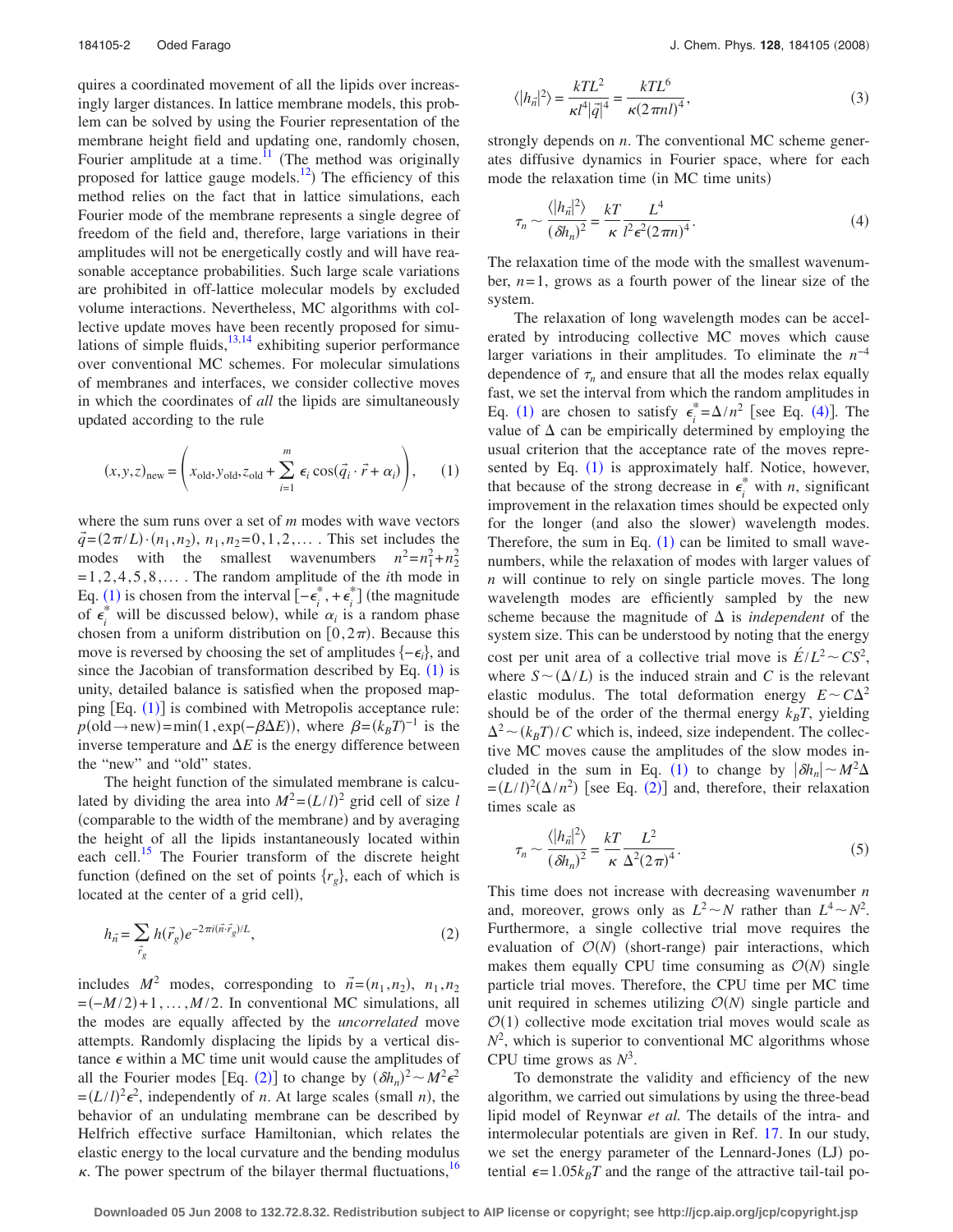<span id="page-2-0"></span>

FIG. 1. The normalized distribution functions *p* of the projected area per lipid  $a/\sigma^2$ , where  $\sigma$  is the length parameter of the bead-bead LJ potential.

tential  $w_c = 1.35\sigma$ , where  $\sigma$  is the length parameter of the LJ potential. For this choice of the parameters, the membrane is in the fluid phase. The intermolecular interactions were slightly modified from the original model to eliminate the occasional escape of lipids from the membrane plane, without affecting the rigidity and fluidity of the membrane. To verify that the newly proposed mode excitation MC (MEMC) algorithm works correctly, we used it for MC simulations of square membranes with *N*= 1000 lipids and compared the results to those obtained by a conventional MC algorithm. The simulations were conducted in the constant surface tension ensemble, $18$  at vanishing surface tension. In the conventional algorithm, each MC time unit consisted of *N* displacement move attempts of lipids (including changes in the relative coordinates of the beads), N rotation move attempts, and two area-changing trial moves. The improved MEMC algorithm included two additional trial moves per MC time unit in which all the modes with wavenumbers  $n^2 \le 8$  in Eq. ([1](#page-1-1)) are excited. The (normalized) distribution functions of the projected area per lipid,  $a=2L^2/N$ , obtained from the conventional and improved simulations are plotted in Fig. [1.](#page-2-0) Within negligible computational uncertainties, the two distribution functions are indistinguishable, which confirms that both algorithms generate the same statistical ensembles. The power spectrum  $\langle |h_n|^2 \rangle$  of the height fluctuations is plotted in Fig. [2.](#page-2-1) The conventional and improved algorithms give identical results, including the asymptotic  $\langle |h_n|^2 \rangle \sim n^{-4}$  power law. From Eq. ([3](#page-1-3)) (setting the mesh size to  $l = L/8$ ), we calculate the bending modulus of the bilayer  $\kappa \approx 8k_BT$ , in consistency with the values measured in Ref. [17.](#page-3-16)

Next, we tested the improvement in computational efficiency by simulating larger membranes consisting of *N* = 9000 lipids. The cross sectional area of the simulation cell was divided into a  $16 \times 16$  grid, and the (discrete) height function was evaluated every 50 MC time units. The Fourier transform of height function  $(2)$  $(2)$  $(2)$  was then computed, and the amplitudes of all the modes with wavenumbers  $n^2 \le 29$  were recorded. The relaxation times were calculated by fitting the time autocorrelation function,  $C_n(\Delta t) = \langle h_n(t)h_n(t) \rangle$  $+\Delta t$ / $\rangle$ / $\langle h_n(t)|^2$ , to a double exponential function,  $C_n(\Delta t)$  $= a \exp(-\Delta t / \tau_n^1) + (1 - a) \exp(-\Delta t / \tau_n^2)$ . The double exponen-

<span id="page-2-1"></span>

FIG. 2. Fluctuation spectrum of a membrane of *N*= 1000 lipids. Results of the conventional and improved algorithms are shown by open circles and dashed line, respectively. The solid line indicates the asymptotic  $\langle |h_n|^2 \rangle$  $\sim$   $n^{-4}$  power law.

tial decay has been originally conjectured by Seifert and Langer $19$  and was recently observed in simulations of Shkulipa *et al.*<sup>[20](#page-3-19)</sup> In our simulations, the dissipation of the bending energy accounts for the slow relaxation mechanism characterized by  $\tau_{n,1} \equiv \tau_n$ , while the smaller relaxation time  $\tau_{n,2}$ may be associated with intermonolayer friction. The latter mechanism was found to play only a relatively minor role in the decay of all of the investigated modes. Due to the large statistical noise and in order to reduce the cross correlation between the two relaxation times, the fit to a double exponential form was limited to time intervals  $\tau_{n,2} \leq \Delta t \leq \tau_n$ . The uncertainties in  $\tau_n$  (typically  $\pm 20\% - 25\%$ ) were determined by comparing the fit results obtained for different fitting intervals. In the MEMC algorithm, each MC time unit consisted of the following (on average): *N* translations, *N* rotations, two area-changing, and 18 mode (with wavenumbers  $n^2 \leq 13$ ) excitation trial moves. The conventional MC algorithm included only the first three move types applied with *N*:*N*: 2 proportions; however, each MC time unit of the conventional algorithm consisted of almost 8*N* trails to make the CPU time per MC time unit of both algorithms the same. The results of our analysis of the relaxation times are summarized in Fig. [3.](#page-3-20) The MEMC algorithm eliminates the slowing down of the long wavelength modes (solid squares), causing them to relax at very similar rates. The relaxation times of the short modes which are not excited (open squares) follow the  $\tau_n \sim n^{-4}$  power law (dashed lines), which is also obeyed by the modes when the conventional MC algorithm is applied (open circles). At small length scales, the MEMC algorithm is almost four times slower than the conventional scheme because each MC time unit of the latter includes almost four times more single particle moves. The relaxation of the total bilayer area (not shown), which is quite fast, is also slowed down by a factor of 4. The relaxation times of the long (excited) modes are considerably reduced and become comparable to the relaxation times of the longest modes, among those which were not excited by the collective update moves. In comparison with the conventional scheme, the relaxation of the  $n=1$  modes is improved by a factor of about 50, from an estimated 1 year of CPU time to less than a week. The